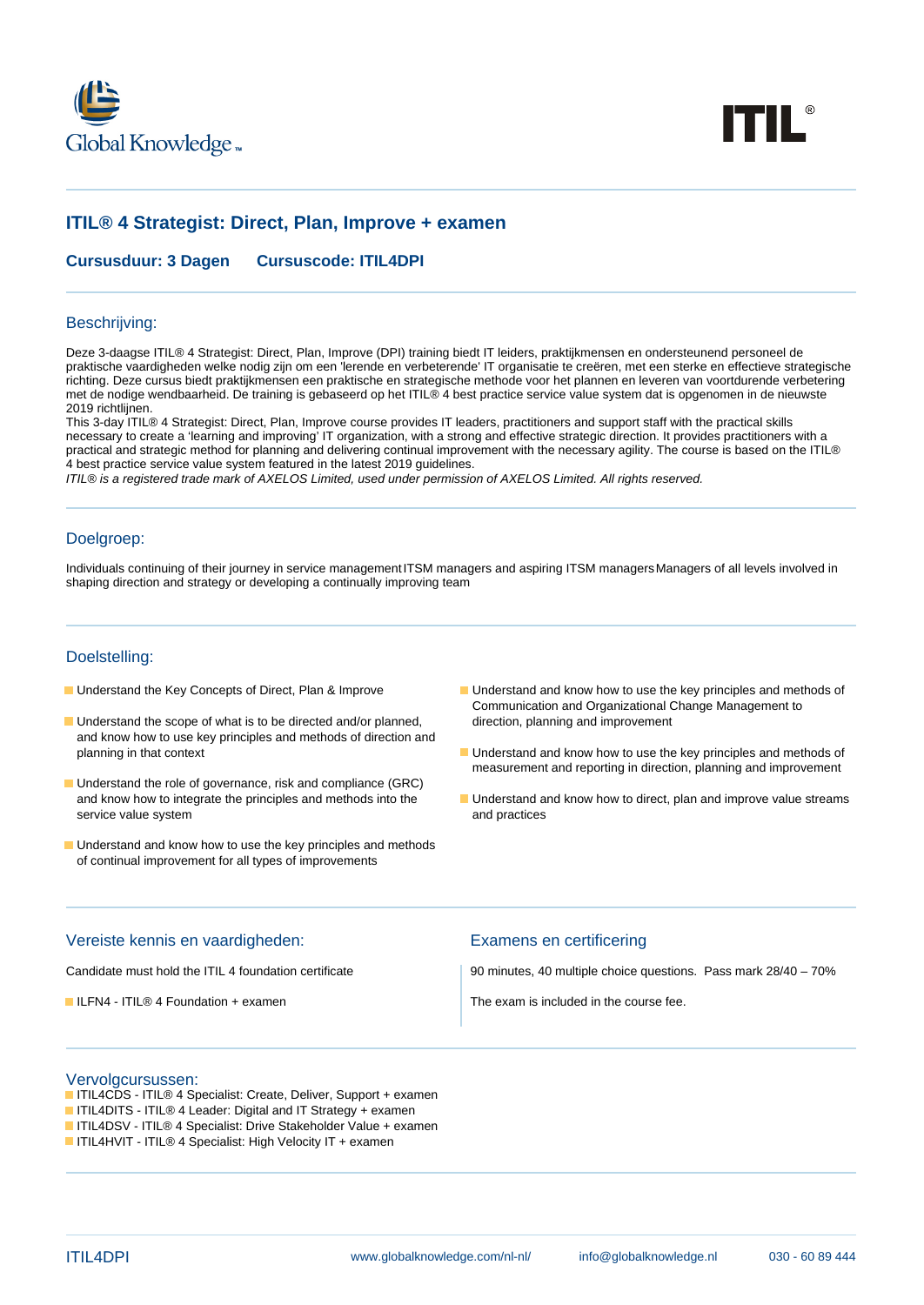## Cursusinhoud:

Understand the following key terms: <br>  $\circ$  Strategy, Tactics and Operations <br>  $\circ$  Effectively communicate with and

- 
- 
- 
- 
- 
- o Risks
- 
- $\blacksquare$  Understand the differences between the following key concepts: o Know how to place decision-making
- o Vision and Mission
- 
- o Direction **o Governance**, compliance and
	- o Policies, Controls and Guidelines across the value chain

line line

- o Improvement **Understand the concepts of Value,** to support objectives Outcomes, Costs ; Risks and their Understand the differences between value
	- I Identify the scope of control and within improvement this: **Know how to select and use the**
	- requirements and practices.
- o Know how to define effective policies, o Scope of control controls and guidelines
	- authority at the correct level **business** o Value stream mapping
	- $\blacksquare$  Know how to ensure that controls are sufficient, but not excessive **or a control of System** of Workflow
	- Know how to use the ITIL continual improvement model to improve the service value system or any part of the onlycontroller in Elimination of waste SVS in the state of the state of the state of the state of the state of the state of the state of the state of
	- objectives, outputs, requirements and criteria
	- Know how to select an appropriate assessment method for a particular situation
	- Know how to define and prioritize desired outcomes of an improvement
	- Know how to build, justify and advocate for a business case
	- Know how to conduct:
	- o Improvement reviews
	- o Analysis of lessons learned
	- Know how to embed continual improvement at all levels of the SVS
	- **Understand the nature, scope and** potential benefits of organizational change management
	- Know how to use the key principles and methods of Communication ; OCM:
	- o Identify and manage different types of stakeholders

influence others

- management **our contract of Establish effective feedback channels**
- o Planning Know how to establish effective interfaces
	- $\blacksquare$  Know how to define indicators and metrics
- relationships to direction, planning ; streams and practices and how those o Operating Model improvement improvement and differences impact direction, planning and
- o Methods appropriate methods and techniques to o Know how to cascade goals and direct, plan and improve value streams
	- o Addressing the 4 dimensions
	- o Applying the guiding principles
	-
	-
	-
	- Know how to identify assessment Ensuring ; utilizing feedback